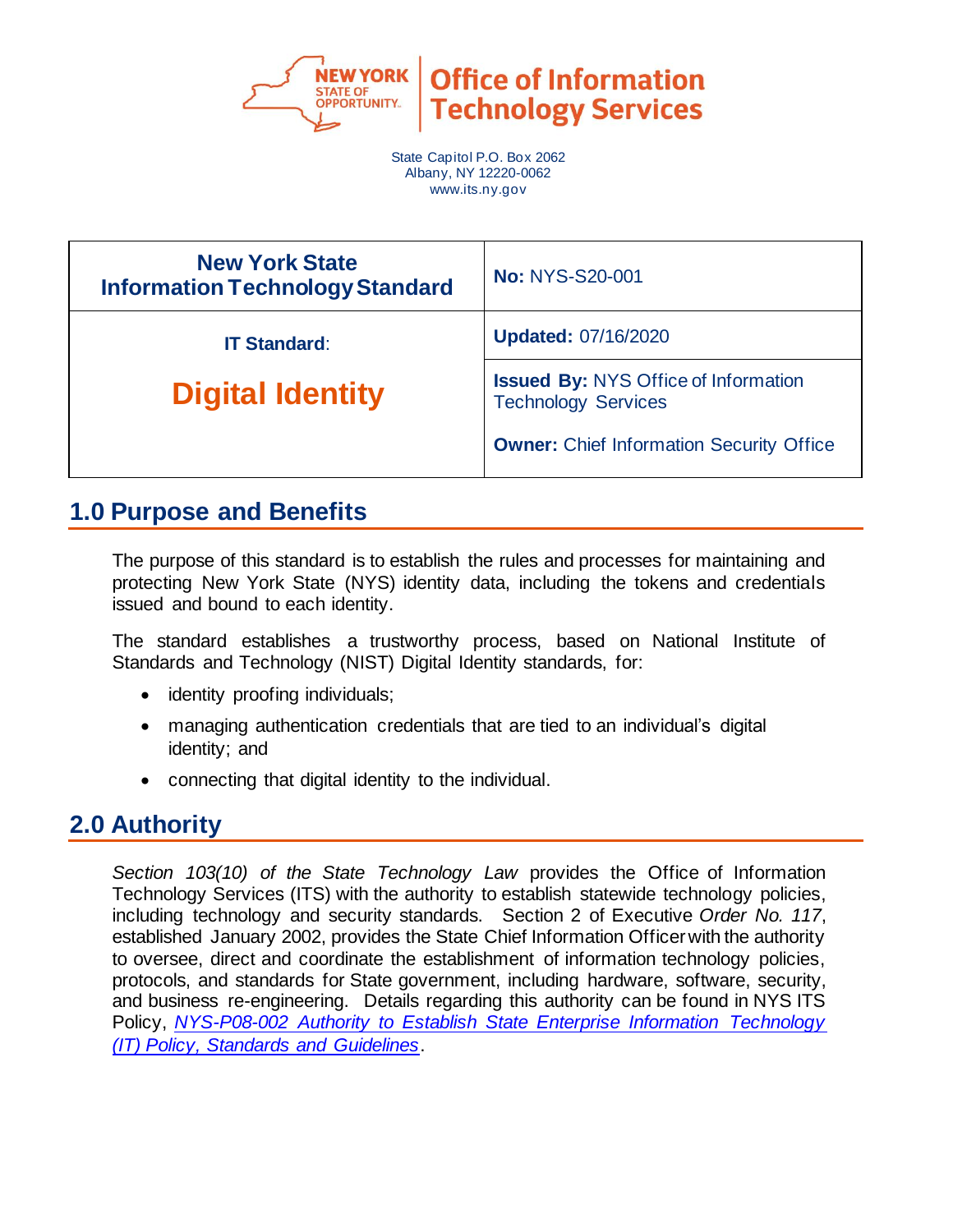### **3.0 Scope**

This standard applies to all "State Entities" (SE), defined as "State Government" entities as defined in Executive Order 117, established January 2002, or "State Agencies" as defined in Section 101 of the State Technology Law. This includes employees and all third parties (such as local governments, consultants, vendors, and contractors) that use or access any ITS resource for which ITS the SE has administrative responsibility, including systems managed or hosted by third parties on behalf of the ITS SE. While an SE may adopt a different standard, it must include the requirements set forth in this one.

This standard covers all systems developed by, or on behalf of, NYS that require authenticated access. This includes all test, quality control, production and other ad hoc systems.

This standard applies to the authentication of individuals of NYS applications and systems for the purposes of conducting government business electronically.

#### **4.0 Information Statement**

NYS has generally adopted the [NIST 800-63-3: Digital Identity Guidelines,](https://csrc.nist.gov/publications/detail/sp/800-63/3/final) as the basis for electronic authentication standards where applicable and practical.

#### **4.1 Enrollment and Identity Proofing**

This section outlines the requirements for enrollment and identity proofing of applicants requesting access to resources at each Identity Assurance Level (IAL). The tables below reflect the Identity Assurance Levels determined by performing *the Identity Assurance Level Assessment Process* in Appendix B of the [NYS-P20-001](https://its.ny.gov/document/identity-assurance-policy) Digital [Identity Policy.](https://its.ny.gov/document/identity-assurance-policy) Additionally, technical guidance from NIST 800-63A Digital Identity [Guidelines: Enrollment and Identity Proofing](https://pages.nist.gov/800-63-3/) is included in the tables below that will assist Registration Authorities (RA), Credential Service Providers (CSP), and Information Owners in identifying and implementing the appropriate technical requirements.

| <b>IAL</b> | <b>Description</b>                                       |
|------------|----------------------------------------------------------|
|            | Low or no confidence in the asserted identity's validity |
|            | Confidence in the asserted identity's validity           |
|            | High confidence in the asserted identity's validity      |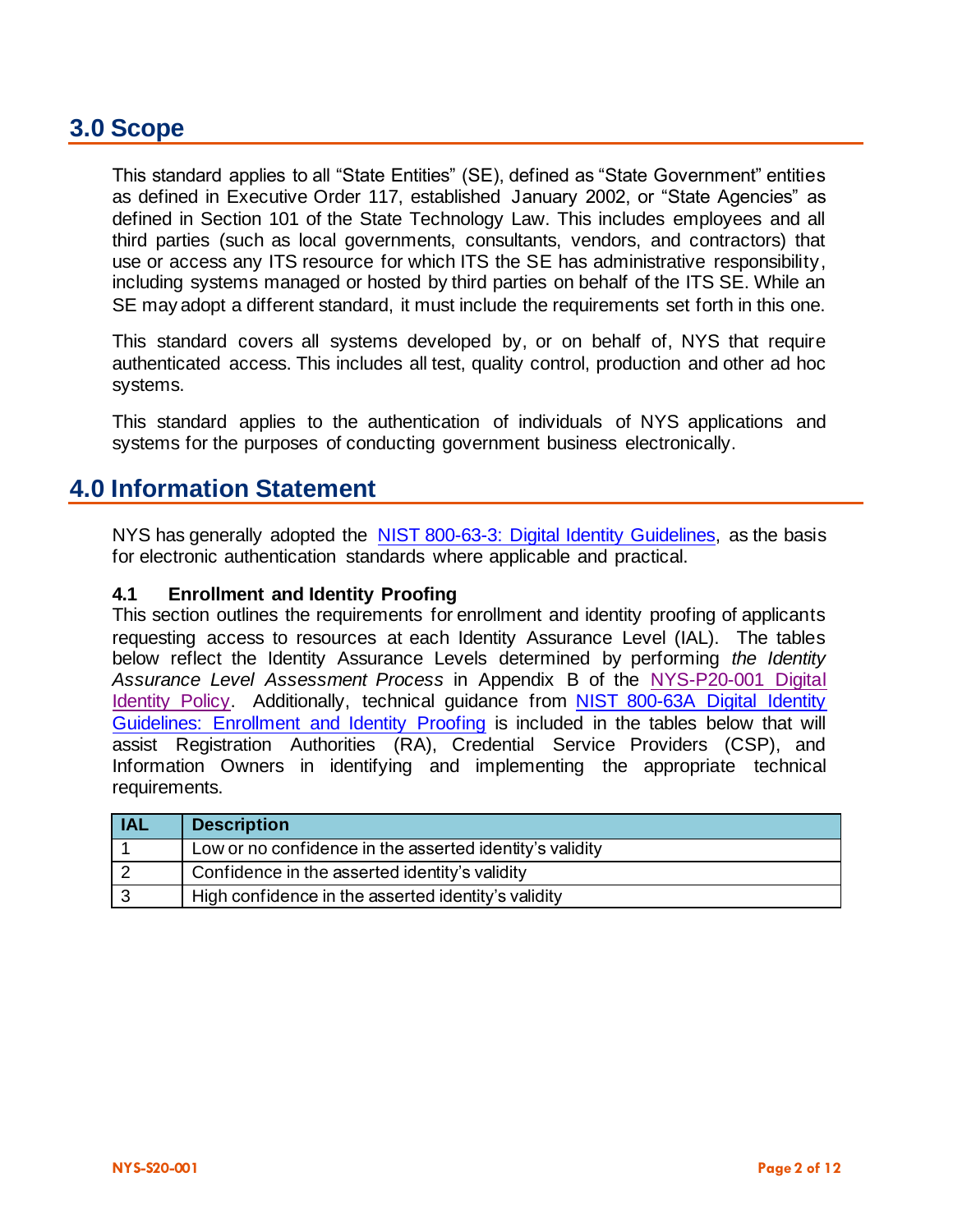**Identity Resolution** – The CSP collects personally identifiable information (PII) from the person, such as name, address, date of birth, email, and phone number. See Appendix A for the different levels of strength for identity evidence (unacceptable, weak, fair, strong, superior), including the minimum requirements at each level, to establish a valid identity.

| <b>IAL</b>     | <b>Standard</b>                                                                                                                                                                                                                                                                                                                                                               |
|----------------|-------------------------------------------------------------------------------------------------------------------------------------------------------------------------------------------------------------------------------------------------------------------------------------------------------------------------------------------------------------------------------|
|                | Entered by applicant, self-asserted with no additional verification of identity<br>information.                                                                                                                                                                                                                                                                               |
| $\overline{2}$ | Applicant is uniquely identified, either in-person or remotely, through a managed<br>registration process that includes, at a minimum, the following pieces of evidence:<br>1. Two pieces of strong evidence; OR                                                                                                                                                              |
|                | 2. One piece of superior or strong evidence if the evidence's issuing source,<br>during its identity proofing event, confirmed the claimed identity by collecting<br>two or more forms of superior or strong evidence and the CSP validates the<br>evidence directly with the issuing source; OR<br>3. One piece of strong evidence plus two pieces of fair evidence.         |
| 3              | Applicant is uniquely identified requiring in-person appearance and verification                                                                                                                                                                                                                                                                                              |
|                | through a managed registration process that includes, at a minimum, the following<br>elements:                                                                                                                                                                                                                                                                                |
|                | 1. Two pieces of superior evidence; OR<br>2. One piece of superior evidence and one piece of strong evidence if the issuing<br>source of the strong evidence, during its identity proofing event, confirmed the<br>claimed identity by collecting two or more forms of superior or strong evidence<br>and the CSP validates the evidence directly with the issuing source; OR |
|                | 3. Two pieces of strong evidence plus one piece of fair evidence.                                                                                                                                                                                                                                                                                                             |

**Validation** - CSP validates the information supplied in registration by checking the authoritative source. The CSP determines the information supplied by the applicant matches their records.

| <b>IAL</b> | <b>Standard</b>                                                                                                                                                                                                                                                                         |
|------------|-----------------------------------------------------------------------------------------------------------------------------------------------------------------------------------------------------------------------------------------------------------------------------------------|
|            | Information supplied by the applicant requires no validation by the CSP.                                                                                                                                                                                                                |
| 2          | The CSP shall validate identity evidence as follows:                                                                                                                                                                                                                                    |
|            | Each piece of evidence shall be validated with a process that can achieve the same<br>strength as the evidence presented by the Applicant. For example, if two forms of<br>strong identity evidence are presented, each piece of evidence will be validated at a<br>strength of strong. |
| 3          | Same requirements as IAL 2.                                                                                                                                                                                                                                                             |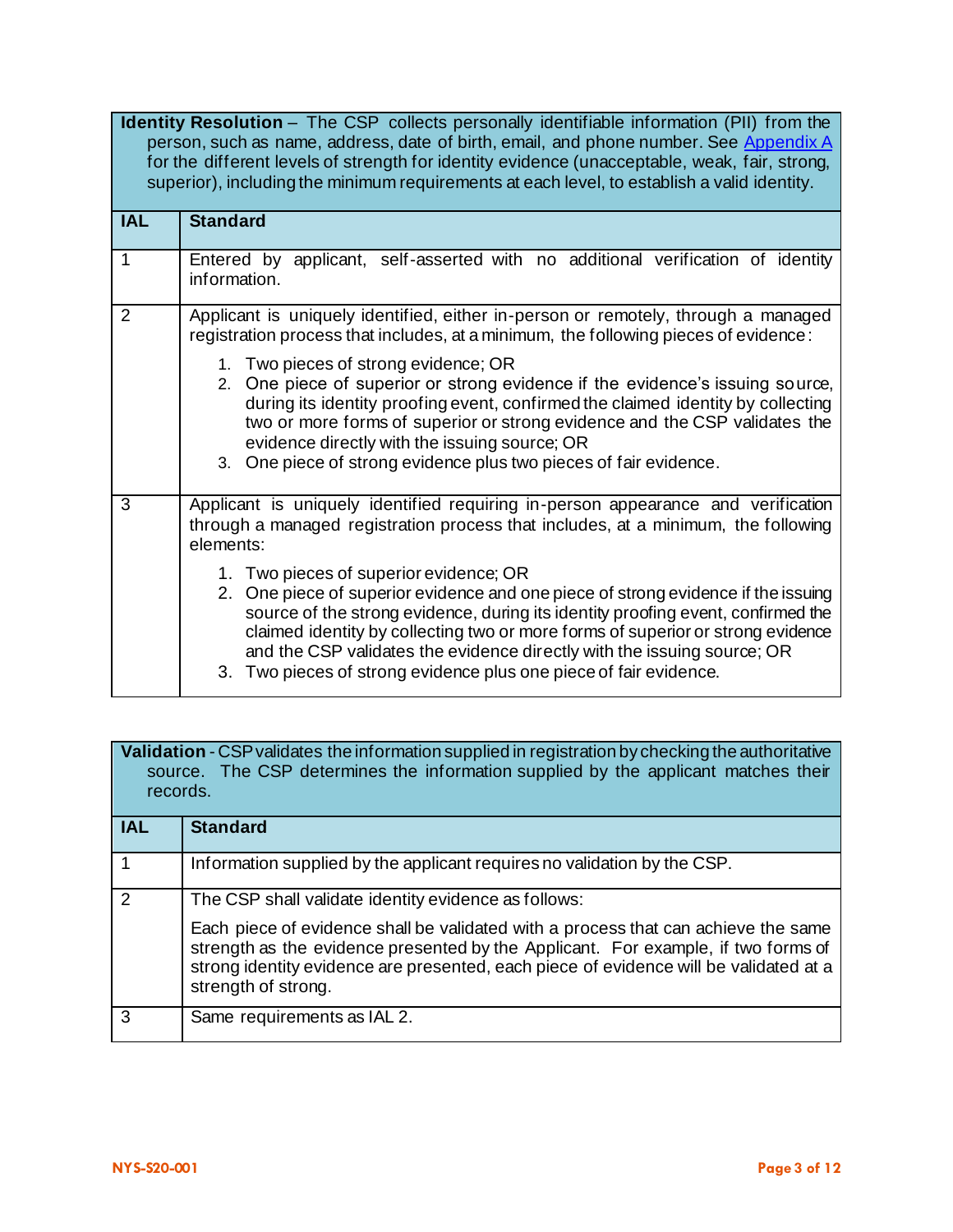|            | <b>Verification</b> – The CSP verifies the identity evidence provided by the applicant.                                                                                                                                                           |  |
|------------|---------------------------------------------------------------------------------------------------------------------------------------------------------------------------------------------------------------------------------------------------|--|
| <b>IAL</b> | <b>Standard</b>                                                                                                                                                                                                                                   |  |
| 1          | Information supplied by the applicant requires no verification by the CSP.                                                                                                                                                                        |  |
| 2          | The CSP shall verify identity evidence as follows:                                                                                                                                                                                                |  |
|            | 1. At a minimum, the applicants binding to identity evidence must be verified by<br>a process that is able to achieve a strength of strong.                                                                                                       |  |
|            | 2. Knowledge-based verification (KBV) shall not be used for in-person (physical<br>or supervised remote) identity verification.                                                                                                                   |  |
| 3          | The CSP shall verify identity evidence as follows:                                                                                                                                                                                                |  |
|            | 1. At a minimum, the applicants binding to identity evidence must be verified by<br>a process that is able to achieve a strength of superior.<br>2. KBV shall not be used for in-person (physical or supervised remote) identity<br>verification. |  |

|                | authentication tokens to the applicant.                                                                                                                                                                                                                                                                                  | <b>Credential Issuance</b> - CSP securely provides applicant's credential and any other required                                                                                                                                                                                                                                                                                                   |
|----------------|--------------------------------------------------------------------------------------------------------------------------------------------------------------------------------------------------------------------------------------------------------------------------------------------------------------------------|----------------------------------------------------------------------------------------------------------------------------------------------------------------------------------------------------------------------------------------------------------------------------------------------------------------------------------------------------------------------------------------------------|
| <b>IAL</b>     | <b>Standard</b>                                                                                                                                                                                                                                                                                                          |                                                                                                                                                                                                                                                                                                                                                                                                    |
| 1              |                                                                                                                                                                                                                                                                                                                          | Credentials are applicant defined (e.g., applicant chooses a user ID and password)                                                                                                                                                                                                                                                                                                                 |
| $\overline{2}$ | In-person:                                                                                                                                                                                                                                                                                                               | Remote:                                                                                                                                                                                                                                                                                                                                                                                            |
|                | If photo ID appears valid and the photo<br>matches applicant:                                                                                                                                                                                                                                                            | a) CSP issues credentials in a manner that<br>confirms the ability of the applicant to                                                                                                                                                                                                                                                                                                             |
|                | a) If personal information in records<br>includes a telephone number or<br>email address, the CSP issues<br>credentials in a manner that confirms<br>the ability of the applicant to receive                                                                                                                             | receive mail at a physical address<br>associated with the applicant in records.<br>Secrets sent must be reset on first use and<br>will expire after 14 days. User ID and token<br>must be sent under separate cover; OR                                                                                                                                                                            |
|                | telephone communications or text<br>message at the phone number or<br>email address associated with the<br>applicant in records. Any secret sent<br>over an unprotected session shall be<br>reset upon first use and will expire<br>after 24 hours. User ID and token<br>must be sent under separate cover;<br><b>OR</b> | b) If personal information in records includes<br>a telephone number or e-mail address, the<br>CSP issues credentials in a manner that<br>confirms the ability of the applicant to<br>receive telephone communications or text<br>message at the phone number or e-mail<br>address associated with the applicant in<br>records. Any secret sent over an<br>unprotected session shall be reset upon |
|                | b) If ID confirms address of record, RA<br>authorizes<br><b>CSP</b><br>issues<br>and<br>credentials in-person; OR                                                                                                                                                                                                        | first use and will expire after 24 hours.<br>User ID and token must be sent under<br>separate cover; OR                                                                                                                                                                                                                                                                                            |
|                | c) If ID does not confirm address of<br>record, RA confirms the applicant                                                                                                                                                                                                                                                | c) If ID does not confirm address of record,<br>RA confirms the applicant receives mail at                                                                                                                                                                                                                                                                                                         |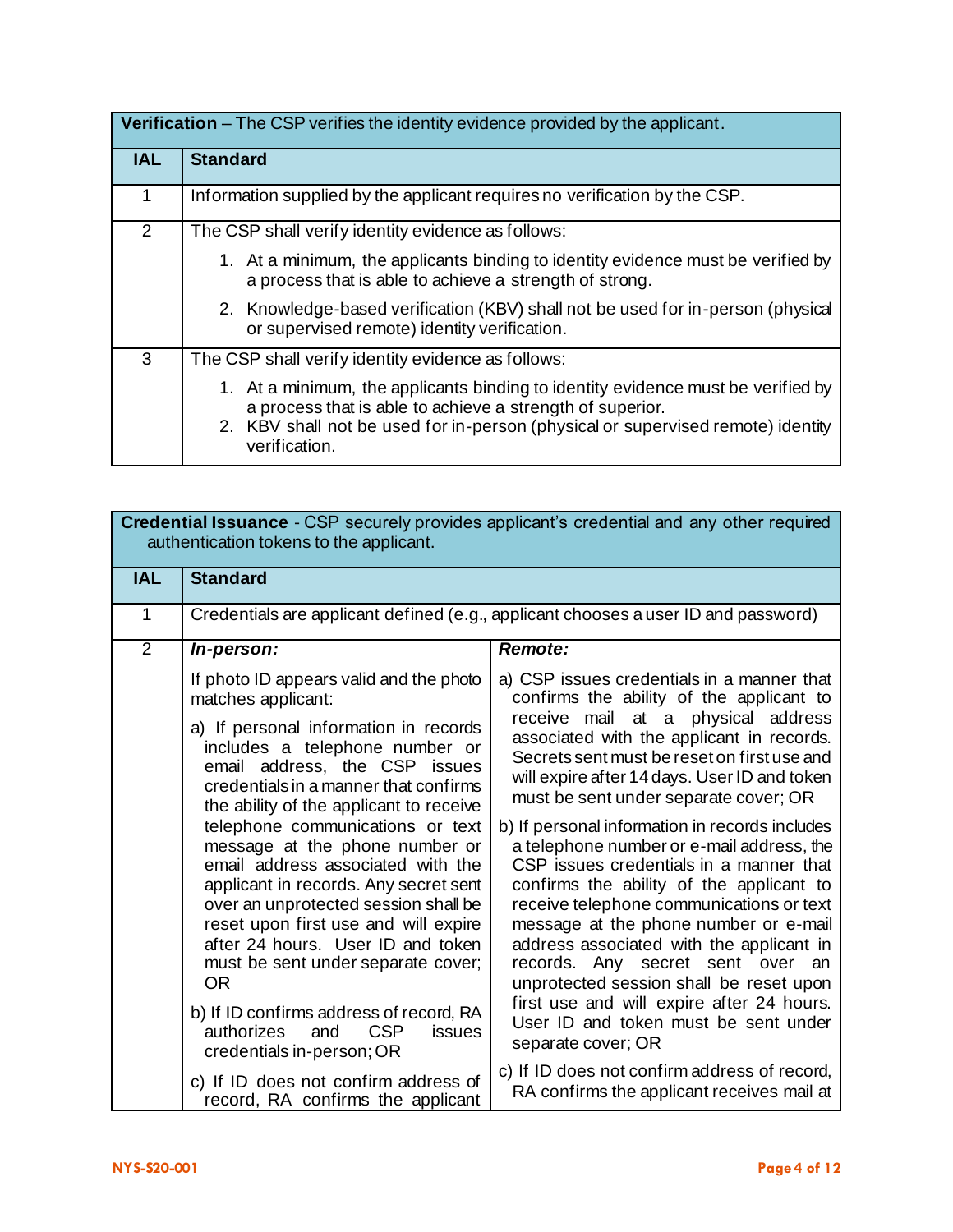| 3<br><b>Remote:</b><br>In-person:<br>If photo ID appears valid and the photo<br>matches applicant:                                                                                                                                                                                                                                                                                                                                                                                                                                                                                                                                                                                                          | receives mail at the claimed address;<br>then CSP issues credentials in-<br>$\overline{2}$<br>person. | the claimed address; then CSP issues<br>credentials to the claimed address. RA or<br>CSP sends notice to an address of record<br>confirmed in the records check. Secrets<br>sent must be reset on first use and will<br>expire after 14 days. User ID and token<br>must be sent under separate cover.<br>Note: Agencies are encouraged to use<br>methods a) and b) where possible to achieve<br>better security. Method c) is especially weak<br>when not used in combination<br>with<br>knowledge of account activity.                                                                                                                                                                                                                                                                                                                                                                        |
|-------------------------------------------------------------------------------------------------------------------------------------------------------------------------------------------------------------------------------------------------------------------------------------------------------------------------------------------------------------------------------------------------------------------------------------------------------------------------------------------------------------------------------------------------------------------------------------------------------------------------------------------------------------------------------------------------------------|-------------------------------------------------------------------------------------------------------|------------------------------------------------------------------------------------------------------------------------------------------------------------------------------------------------------------------------------------------------------------------------------------------------------------------------------------------------------------------------------------------------------------------------------------------------------------------------------------------------------------------------------------------------------------------------------------------------------------------------------------------------------------------------------------------------------------------------------------------------------------------------------------------------------------------------------------------------------------------------------------------------|
| includes a telephone number, the<br>CSP issues credentials in a manner<br>that confirms the ability of the<br>applicant to<br>receive telephone<br>communications<br>at<br>number<br>a<br>associated with the applicant in<br>records. Secrets sent shall be reset<br>upon first use and will expire after 24<br>hours. User ID and token must be<br>sent under separate cover; OR<br>b) If ID confirms address of record, RA<br>authorizes or CSP issues credentials<br>in person; OR<br>address.<br>c) If ID does not confirm address of<br>record, RA confirms the applicant<br>receives mail at the claimed address;<br>then CSP issues credentials in-<br>must be sent under separate cover.<br>person | a) If personal information in records                                                                 | a) CSP issues credentials in a manner that<br>confirms the ability of the applicant to<br>receive mail at a physical address<br>associated with the applicant in records.<br>Secrets sent must be reset on first use and<br>will expire after 14 days. User ID and token<br>must be sent under separate cover; OR<br>b) If personal information in records includes<br>both an electronic address and a physical<br>address that are linked together with the<br>applicant's name and are consistent with<br>the information provided by the applicant,<br>then the CSP may issue credentials in a<br>manner that confirms the ability of the<br>applicant to receive messages (SMS,<br>Voice or e-mail) sent to the electronic<br>Any secret sent over an<br>unprotected session shall be reset upon<br>first use and shall be valid for a maximum<br>lifetime of 24 hours. User ID and token |

#### **4.2 Authenticator Lifecycle Management**

There are various events across the lifecycle of an authenticator that affect its use. Events include binding, loss, theft, damage, unauthorized duplication, expiration, revocation and termination. The following tables will reflect the level of confidence at each Authenticator Assurance Level (AAL) that is achieved by performing the AAL Assessment Process in Appendix C in the NYS-P20-001 [Digital Identity Policy.](https://its.ny.gov/document/identity-assurance-policy)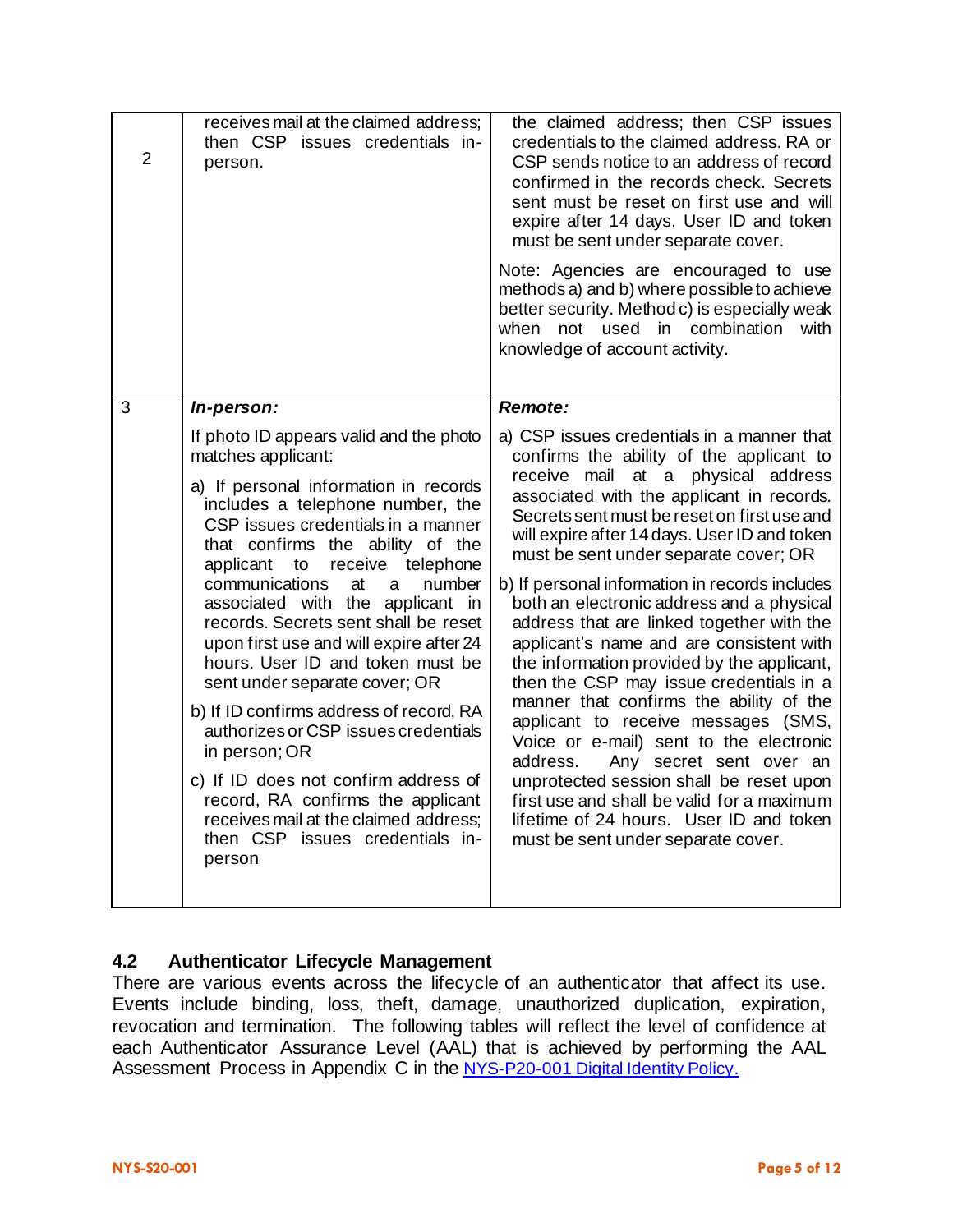| <b>AAL</b>     | <b>Description</b>                                                                             |
|----------------|------------------------------------------------------------------------------------------------|
|                | Some assurance that the claimant controls an authenticator registered to the subscriber        |
| $\overline{2}$ | Confidence that the claimant controls an authenticator(s) registered to the subscriber         |
| $\mathbf{3}$   | High confidence that the claimant controls an authenticator(s) registered to the<br>subscriber |

| <b>Authentication –</b> Users assert their identity by presenting their credentials to a verifier to<br>access an online service. |                                                                                                                                                                                                                 |
|-----------------------------------------------------------------------------------------------------------------------------------|-----------------------------------------------------------------------------------------------------------------------------------------------------------------------------------------------------------------|
| <b>AAL</b>                                                                                                                        | <b>Standard</b>                                                                                                                                                                                                 |
| $\overline{1}$                                                                                                                    | Single-factor authentication                                                                                                                                                                                    |
|                                                                                                                                   | Authenticator types must follow the requirements found in the NYS Authentication<br>Tokens Standard for AAL1.                                                                                                   |
| 2                                                                                                                                 | Multi-factor authentication                                                                                                                                                                                     |
|                                                                                                                                   | Authenticator types must follow the requirements found in the NYS Authentication<br>Tokens Standard for AAL2.                                                                                                   |
| 3                                                                                                                                 | Multi-factor authentication using a hardware-based cryptographic authenticator and an<br>authenticator that provides verifier-impersonation resistance. The same device may<br>fulfill both these requirements. |
|                                                                                                                                   | Authenticator types must follow the requirements found in the NYS Authentication<br>Tokens Standard for AAL3.                                                                                                   |

|                | <b>Credential Storage - CSP stores and protects the token and credentials from compromise at</b><br>a level of security commensurate with the authenticator assurance level of the issued<br>credential as per the NYS-S14-007 Encryption Standard.        |
|----------------|------------------------------------------------------------------------------------------------------------------------------------------------------------------------------------------------------------------------------------------------------------|
| AAL            | <b>Standard</b>                                                                                                                                                                                                                                            |
| $\overline{1}$ | Passwords and shared secrets are protected using approved algorithms in accordance<br>with the NYS-S14-007 ITS Encryption Standard. Access controls should also be<br>implemented to limit access to administrators and other applications.                |
| $\overline{2}$ | Passwords and shared secrets are protected using approved algorithms in accordance<br>with the NYS-S14-007 ITS Encryption Standard. Access controls should also be<br>implemented to limit access to administrators and other applications.                |
| 3              | Passwords and shared secrets must be protected using a FIPS 140-2 Security<br>Requirements for Cryptographic Modules, Security Level 2 or higher algorithm and<br>should be protected by access controls limited to administrators and other applications. |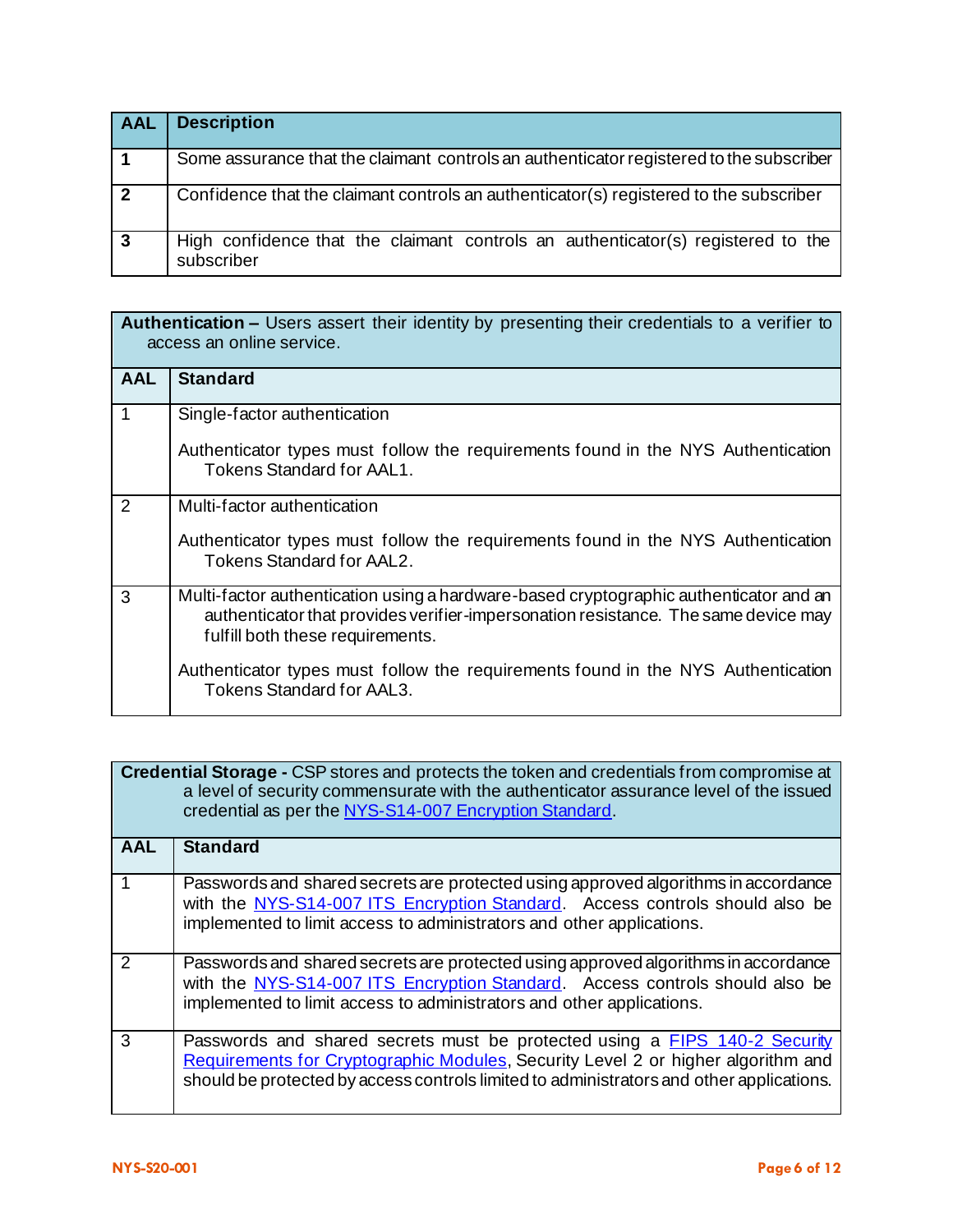| Token and Credential Verification Services - The verifier and CSP work together to ensure<br>a token and its possessor's validity. |                                                                                                                                                                                                                                                                                                                                       |
|------------------------------------------------------------------------------------------------------------------------------------|---------------------------------------------------------------------------------------------------------------------------------------------------------------------------------------------------------------------------------------------------------------------------------------------------------------------------------------|
| <b>AAL</b>                                                                                                                         | <b>Standard</b>                                                                                                                                                                                                                                                                                                                       |
| $\mathbf{1}$                                                                                                                       | Long-term shared authentication secrets may be revealed to verifiers. If revealed, the<br>secret must be changed upon next successful login.                                                                                                                                                                                          |
|                                                                                                                                    | Assertions issued about claimants due to a successful authentication are<br>cryptographically authenticated by the RP, using FIPS approved or NIST<br>recommended methods, or are obtained directly from a trusted party via a secure<br>authentication protocol.                                                                     |
| $\overline{2}$                                                                                                                     | Long-term shared authentication secrets, if used, are never revealed to any party<br>except the claimant and verifiers operated by the CSP; however, session (temporary)<br>shared secrets may be provided to independent verifiers by the CSP. If revealed, the<br>secret must be changed upon next successful login.                |
|                                                                                                                                    | Cryptographic protections are required for all messages between the CSP and verifier.                                                                                                                                                                                                                                                 |
|                                                                                                                                    | Assertions issued about claimants due to a successful authentication are either<br>cryptographically authenticated by the RP, using FIPS approved or NIST<br>recommended methods, or are obtained directly from a trusted party via a secure<br>authentication protocol.                                                              |
| 3                                                                                                                                  | Authentication requires that the claimant prove through a secure authentication<br>protocol that he or she controls the token and must first unlock the token with a<br>password or biometric or must also use a password in a secure authentication protocol<br>to establish two-factor authentication.                              |
|                                                                                                                                    | Long-term shared authentication secrets, if used, are never revealed to any party<br>except the claimant and verifiers operated directly by the CSP, however, session<br>(temporary) shared secrets may be provided to independent verifiers by the CSP. If<br>revealed, the secret must be changed upon next successful login.       |
|                                                                                                                                    | Cryptographic protections are required for all messages between the CSP and verifier.<br>Assertions issued about claimants due to a successful authentication are either<br>cryptographically authenticated by the RP, using approved methods, or are obtained<br>directly from a trusted party via a secure authentication protocol. |
|                                                                                                                                    | Verifiers and RPs will ensure that credentials are valid.                                                                                                                                                                                                                                                                             |

|     | Token and Credential Renewal/Re-issuance - The CSP establishes suitable policies for<br>renewal and re-issuance of tokens and credentials. |
|-----|--------------------------------------------------------------------------------------------------------------------------------------------|
| AAL | <b>Standard</b>                                                                                                                            |
|     | Documented policy and procedures for renewal and re-issuance of unexpired tokens<br>and credentials must be established by the CSP.        |
|     | Proof of possession of unexpired token to the CSP by the user is required.                                                                 |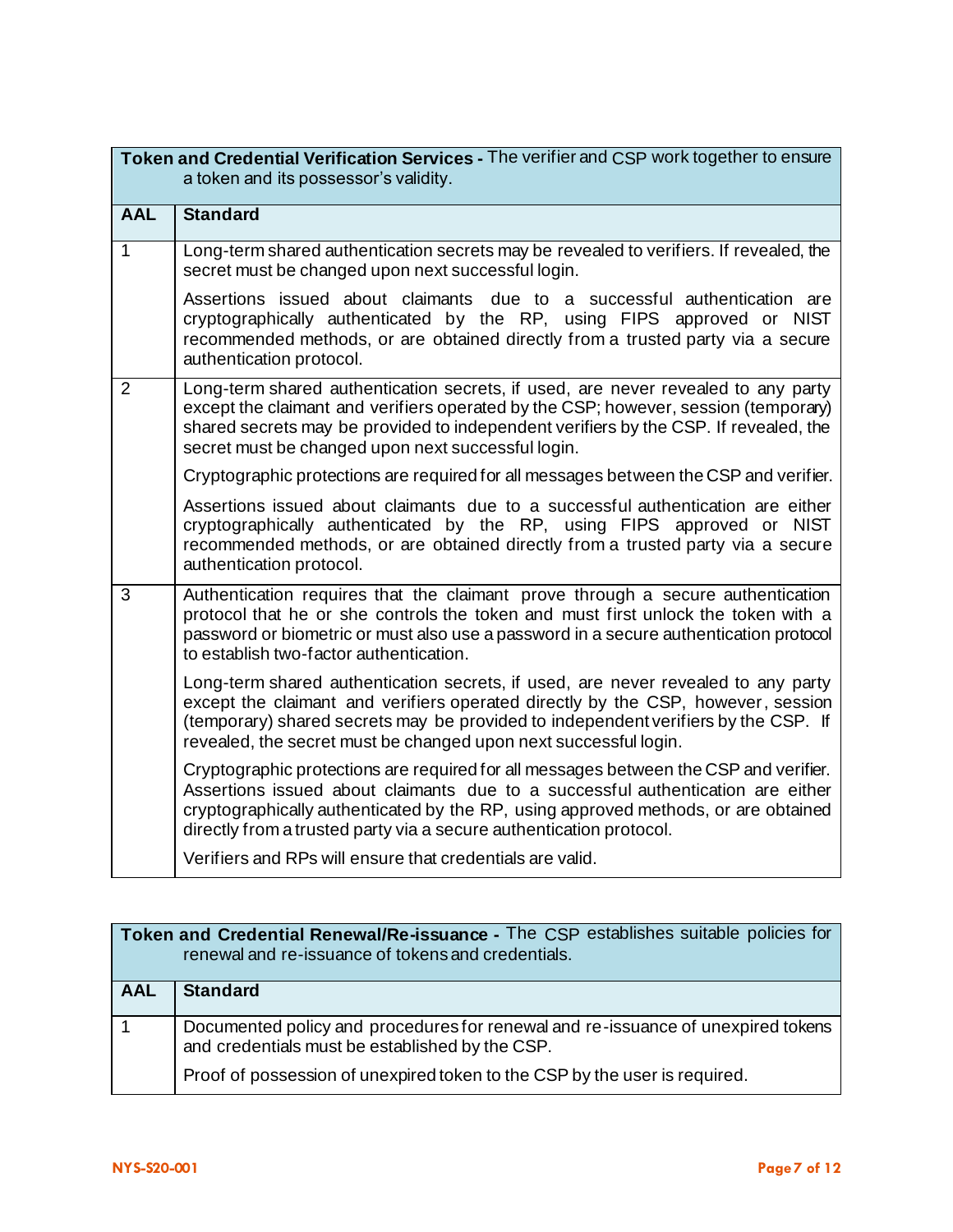|   | Passwords are only reissued, not renewed.                                                                                                                                                                      |
|---|----------------------------------------------------------------------------------------------------------------------------------------------------------------------------------------------------------------|
|   | Grace logons after expiration are allowed.                                                                                                                                                                     |
|   | Upon reissuance, token secrets shall not be set to defaults or reused in any manner.                                                                                                                           |
|   | When issuing electronically, all interactions shall occur over protected sessions such<br>as SSL/TLS.                                                                                                          |
| 2 | In addition to Level 1 requirements:                                                                                                                                                                           |
|   | After expiration of current token and any grace period, renewal or reissuance is not<br>allowed without the user re-establishing their identity with the CSP.                                                  |
| 3 | In addition to Level 2 requirements:                                                                                                                                                                           |
|   | Sensitive data transfers shall be cryptographically authenticated using keys bound to<br>the authentication process.                                                                                           |
|   | All temporary or short-term keys derived during the original authentication operation<br>shall expire and re-authentication shall be required after not more than 24 hours from<br>the initial authentication. |

| <b>Token and Credential Revocation and Destruction - CSP revokes and maintains the</b><br>revocation status and destroys credentials as needed. |                                                                                                                       |
|-------------------------------------------------------------------------------------------------------------------------------------------------|-----------------------------------------------------------------------------------------------------------------------|
| AAL                                                                                                                                             | <b>Standard</b>                                                                                                       |
| $\overline{1}$                                                                                                                                  | CSP establishes a process that allows for revocation of tokens and credentials within<br>72 hours after notification. |
| $\overline{2}$                                                                                                                                  | CSP establishes a process that allows for revocation of tokens and credentials within<br>24 hours after notification. |
| $\mathbf{3}$                                                                                                                                    | CSP establishes a process that allows for revocation of credentials within 24 hours<br>after notification.            |
|                                                                                                                                                 | Token destruction to occur within 48 hours.                                                                           |

| <b>Records Retention - The RA and the CSP maintain a record of the registration, history, and</b><br>status of each token and credential. |                                                                                                                                                                                                                                                                                                                                                                                                                                                                                                                                                     |  |
|-------------------------------------------------------------------------------------------------------------------------------------------|-----------------------------------------------------------------------------------------------------------------------------------------------------------------------------------------------------------------------------------------------------------------------------------------------------------------------------------------------------------------------------------------------------------------------------------------------------------------------------------------------------------------------------------------------------|--|
| <b>AAL</b>                                                                                                                                | <b>Standard</b>                                                                                                                                                                                                                                                                                                                                                                                                                                                                                                                                     |  |
|                                                                                                                                           | The retention period is defined by applicable laws, regulations, or policies (e.g., New<br>York State Archives General Retention Schedules). If the CSP opts to retain records<br>in the absence of any mandatory requirements, the CSP shall conduct a risk<br>management process that includes an assessment of the privacy and security risks, as<br>defined in the NYS-S14-001 Information Security Risk Management Standard, to<br>determine how long records should be retained. The subscriber shall be informed of<br>the retention policy. |  |
| $\mathcal{P}$                                                                                                                             | The minimum record retention period for AAL2 credentials is seven years and six<br>months beyond the expiration or revocation (whichever is later) of the credential unless                                                                                                                                                                                                                                                                                                                                                                         |  |
|                                                                                                                                           |                                                                                                                                                                                                                                                                                                                                                                                                                                                                                                                                                     |  |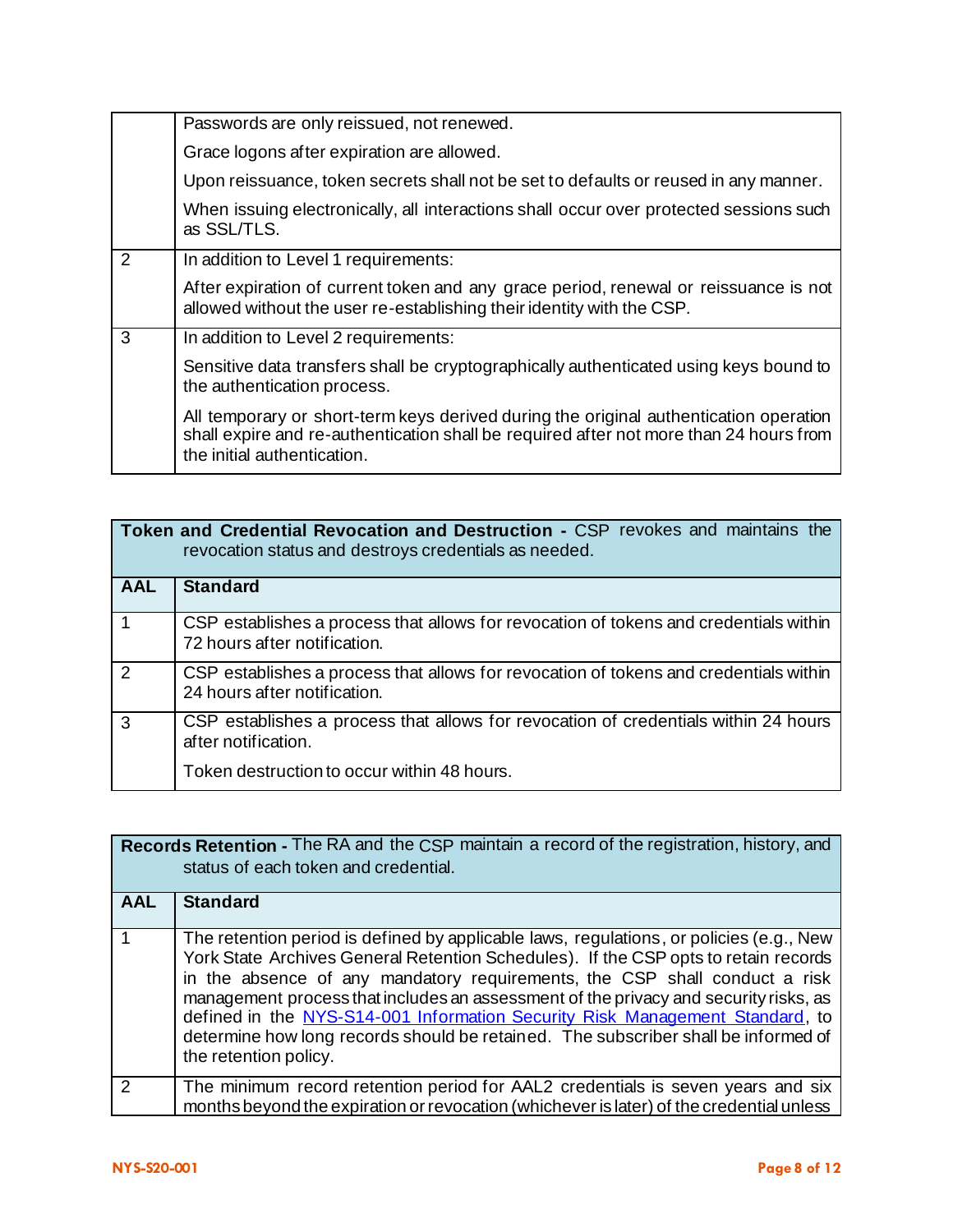| Records Retention - The RA and the CSP maintain a record of the registration, history, and<br>status of each token and credential. |                                                                                                                                                                                                                                                                                 |  |
|------------------------------------------------------------------------------------------------------------------------------------|---------------------------------------------------------------------------------------------------------------------------------------------------------------------------------------------------------------------------------------------------------------------------------|--|
| <b>AAL</b>                                                                                                                         | <b>Standard</b>                                                                                                                                                                                                                                                                 |  |
|                                                                                                                                    | a longer timeframe is required by applicable laws, regulations, or policies (e.g., New<br>York State Archives). A record of the registration, history, and status of each token and<br>credential (including revocation) shall be maintained by the CSP or its representatives. |  |
| 3                                                                                                                                  | The minimum record retention period for AAL3 credential data is ten years and six<br>months beyond the expiration or revocation of the credential unless a longer timeframe<br>is required by applicable laws, regulations, or policies (e.g., New York State Archives).        |  |
|                                                                                                                                    | A record of the registration, history, and status of each token and credential (including<br>revocation) shall be maintained by the CSP or its representatives.                                                                                                                 |  |

| Security Controls - The RA and the CSP implement and maintain appropriate security controls<br>based on the assurance level. |                                                                                                                                                                                                                                                                                                                                                                                                                                                                       |  |
|------------------------------------------------------------------------------------------------------------------------------|-----------------------------------------------------------------------------------------------------------------------------------------------------------------------------------------------------------------------------------------------------------------------------------------------------------------------------------------------------------------------------------------------------------------------------------------------------------------------|--|
| <b>AAL</b>                                                                                                                   | <b>Standard</b>                                                                                                                                                                                                                                                                                                                                                                                                                                                       |  |
| $\mathbf{1}$                                                                                                                 | Compliance with the NYS-P03-002 Information Security Policy.                                                                                                                                                                                                                                                                                                                                                                                                          |  |
|                                                                                                                              | CSP must employ appropriately tailored security controls from the low baseline of<br>security controls defined in the NYS-S14-003 Information Security Controls Standard.<br>CSP must ensure the minimum assurance requirements associated with this low<br>baseline are satisfied. An Information Security Exception Request must be filled out<br>for those requirements that cannot be met, as outlined in the Information Security<br><b>Exception Policy.</b>    |  |
|                                                                                                                              | If there is a conflict between the two documents, the more restrictive applies.                                                                                                                                                                                                                                                                                                                                                                                       |  |
| $\overline{2}$                                                                                                               | Compliance with the NYS-P03-002 Information Security Policy.                                                                                                                                                                                                                                                                                                                                                                                                          |  |
|                                                                                                                              | CSP must employ appropriately tailored security controls from the moderate baseline<br>of security controls defined in the NYS-S14-003 Information Security Controls<br>Standard. CSP must ensure the minimum assurance requirements associated with<br>this moderate baseline are satisfied. An Information Security Exception Request must<br>be filled out for those requirements that cannot be met, as outlined in the Information<br>Security Exception Policy. |  |
|                                                                                                                              | If there is a conflict between the two documents, the more restrictive applies.                                                                                                                                                                                                                                                                                                                                                                                       |  |
| $\overline{3}$                                                                                                               | Compliance with the NYS-P03-002 Information Security Policy.                                                                                                                                                                                                                                                                                                                                                                                                          |  |
|                                                                                                                              | CSP must employ appropriately tailored security controls from the high baseline of<br>security controls defined in the NYS-S14-003 Information Security Controls Standard.<br>CSP must ensure the minimum assurance requirements associated with this high<br>baseline are satisfied. An Information Security Exception Request must be filled out<br>for those requirements that cannot be met, as outlined in the Information Security<br><b>Exception Policy.</b>  |  |
|                                                                                                                              | If there is a conflict between the two documents, the more restrictive applies.                                                                                                                                                                                                                                                                                                                                                                                       |  |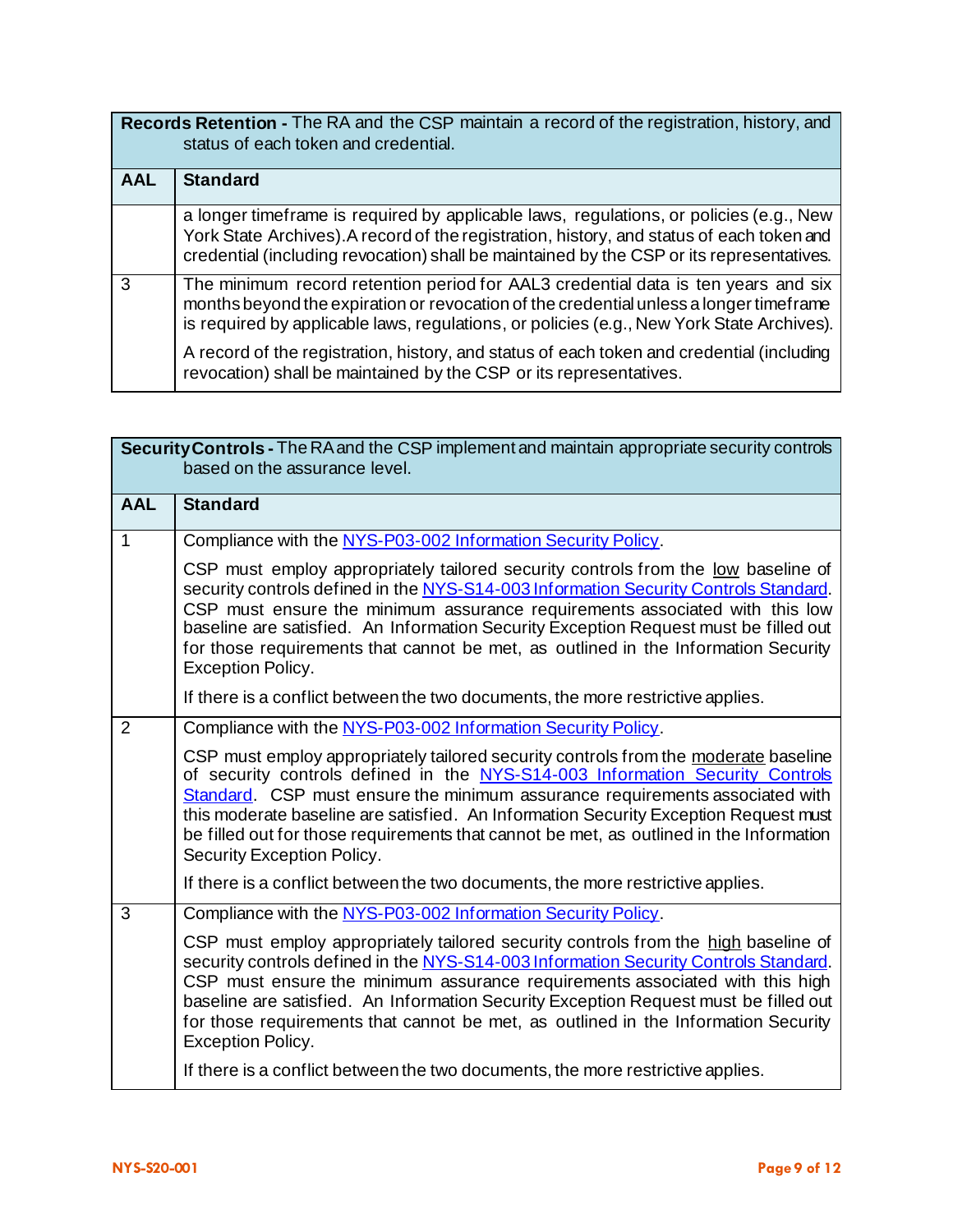#### **4.3 Federation and Assertions**

Federation is a process that allows for the conveyance of authentication and subscriber attribute information across networked systems. In a federation scenario, the verifier or CSP is referred to as an identity provider, or IdP. The RP is the party that receives and uses the information provided by the IdP. More information can be found in [NYS-P20-](https://its.ny.gov/document/identity-assurance-policy) [001](https://its.ny.gov/document/identity-assurance-policy) [Digital Identity Policy.](https://its.ny.gov/tables/technologypolicyindex)

| <b>FAL</b> | <b>Description</b>                                             |
|------------|----------------------------------------------------------------|
|            | Bearer assertion, signed by the IdP                            |
| -2         | Bearer assertion, signed by the IdP and encrypted to RP        |
| 3          | Holder of key assertion signed by the IdP and encrypted to RP. |

# **5.0 Compliance**

This standard shall take effect upon publication. Compliance is expected with all enterprise policies and standards. ITS may amend its policies and standards at any time; compliance with amended policies and standards is expected.

If compliance with this standard is not feasible or technically possible, or if deviation from this policy is necessary to support a business function, SE shall request an exception through the Chief Information Security Offic[e exception process.](http://www.its.ny.gov/document/information-security-exception-policy)

### **6.0 Definitions of Key Terms**

Except for terms defined in this standard, all terms shall have the meanings found in [http://www.its.ny.gov/glossary.](http://www.its.ny.gov/glossary)

| <b>Term</b> | Definition                                                                                                                                                                                                                                                                  |
|-------------|-----------------------------------------------------------------------------------------------------------------------------------------------------------------------------------------------------------------------------------------------------------------------------|
|             | <b>Knowledge-Based</b> Identity verification method based on knowledge of private<br><b>Verification (KBV)</b> information associated with the claimed identity. This is often<br>referred to as knowledge-based authentication (KBA) or<br>knowledge-based proofing (KBP). |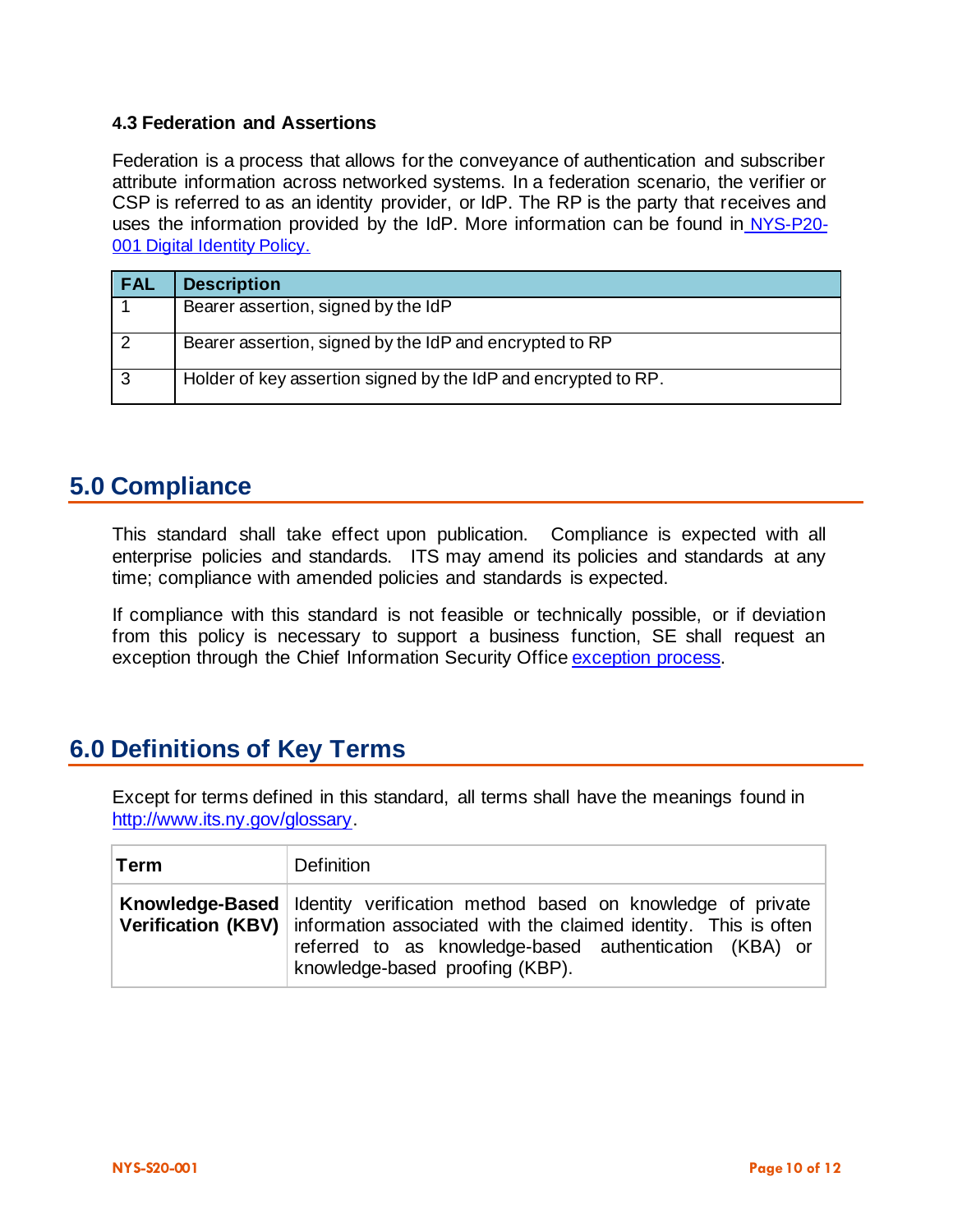# **7.0 Contact Information**

For assistance in interpretation, all inquiries, and requests for future enhancements can be submitted to the standard owner at:

> **Chief Information Security Office Reference: NYS-S20-001 NYS Office of Information Technology Services 1220 Washington Avenue, Building 5 Albany, NY 12226 Telephone: (518) 242-5200 Email: [CISO@its.ny.gov](mailto:CISO@its.ny.gov)**

Statewide technology policies, standards, and guidelines may be found at the following website: <http://www.its.ny.gov/tables/technologypolicyindex>

### **8.0 Revision History**

| <b>Date</b> | <b>Description of Change</b>                                                                                                                                                  | <b>Reviewer</b>                                                                     |
|-------------|-------------------------------------------------------------------------------------------------------------------------------------------------------------------------------|-------------------------------------------------------------------------------------|
| 10/18/2013  | <b>Original Standard Release</b>                                                                                                                                              | Thomas Smith,<br>Chief Information                                                  |
|             |                                                                                                                                                                               | <b>Security Officer</b>                                                             |
| 03/21/2014  | Minor technical corrections in Token and Credential<br>Renewal/Reissuance section; clarified<br>rules for<br>unprotected secrets in Credential Issuance section.              | Thomas Smith,<br>Chief Information<br><b>Security Officer</b>                       |
| 09/19/2014  | Minor wording changes to footnotes; added hyperlink<br>for SICAM guidance and added to related documents                                                                      | Deborah A. Snyder,<br><b>Acting Chief</b><br>Information<br><b>Security Officer</b> |
| 03/10/2017  | Updated Contact Information and Rebranding                                                                                                                                    | Deborah A. Snyder,<br>Deputy Chief<br>Information<br><b>Security Officer</b>        |
| 07/16/2020  | <b>SP</b><br>NIST<br>800-63<br>Content<br>reflect<br>updated<br>to<br>revisions. Renamed standard from Identity Assurance<br>(NYS-S13-004) to Digital Identity (NYS-S20-001). | Karen Sorady,<br><b>Acting Chief</b><br>Information<br><b>Security Officer</b>      |
| 05/20/2021  | <b>Updated Scope language</b>                                                                                                                                                 | Karen Sorady,<br><b>Acting Chief</b><br>Information<br><b>Security Officer</b>      |

This standard shall be subject to periodic review to ensure relevancy.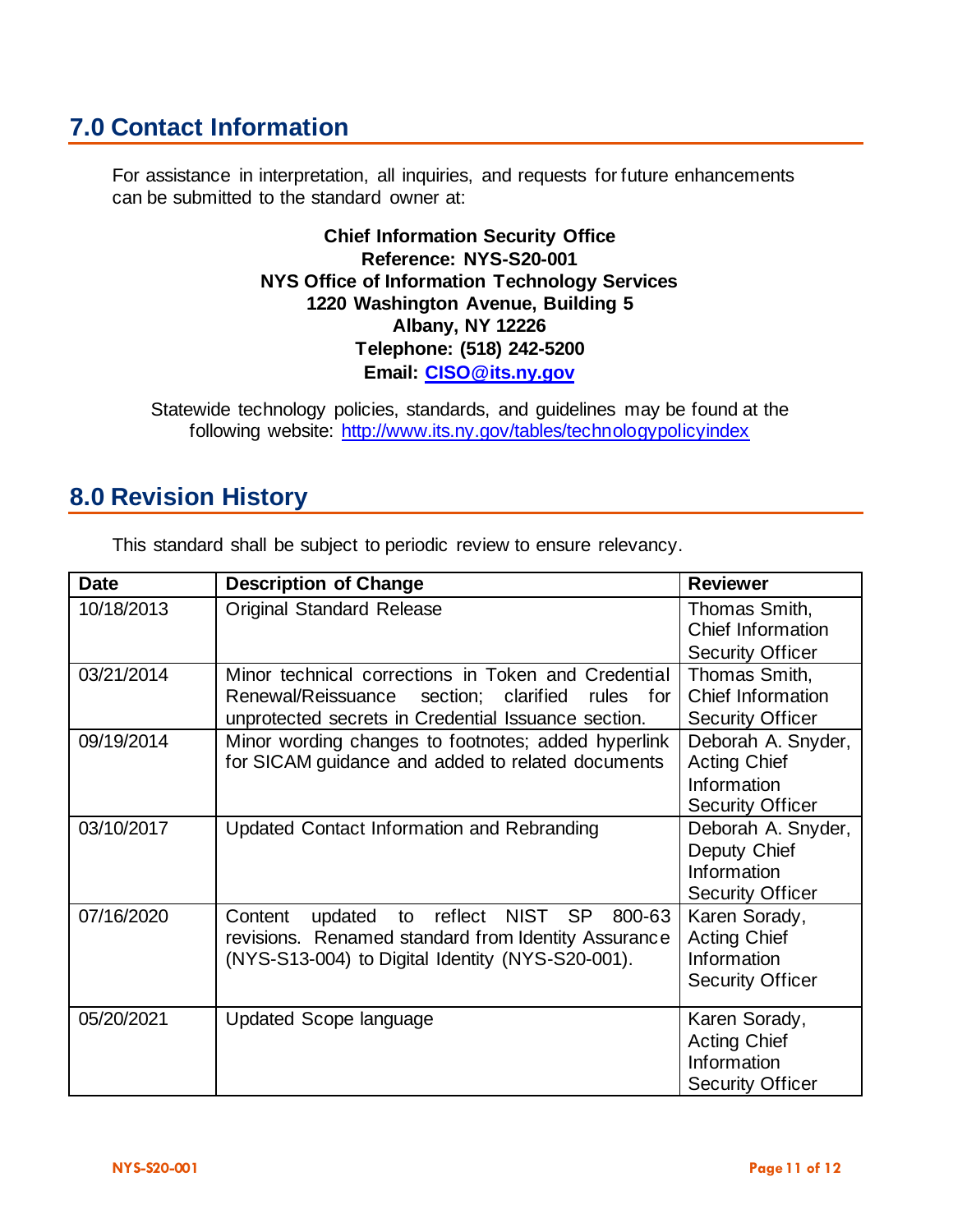# **9.0 Related Documents**

NYS-P10-006 [Digital Identity Policy](https://its.ny.gov/document/identity-assurance-policy)

NYS-S14-006 [Authentication Tokens Standard](https://its.ny.gov/document/authentication-tokens-standard)

NYS-S14-013 [Account Management/Access Control Standard](https://its.ny.gov/document/account-management-access-control-standard)

NYS-S14-007 [Encryption Standard](https://its.ny.gov/document/encryption-standard)

NYS-S14-003 [Information Security Controls Standard](https://its.ny.gov/document/information-security-controls-standard)

[NIST Special Publication 900-63-3](https://pages.nist.gov/800-63-3/sp800-63-3.html)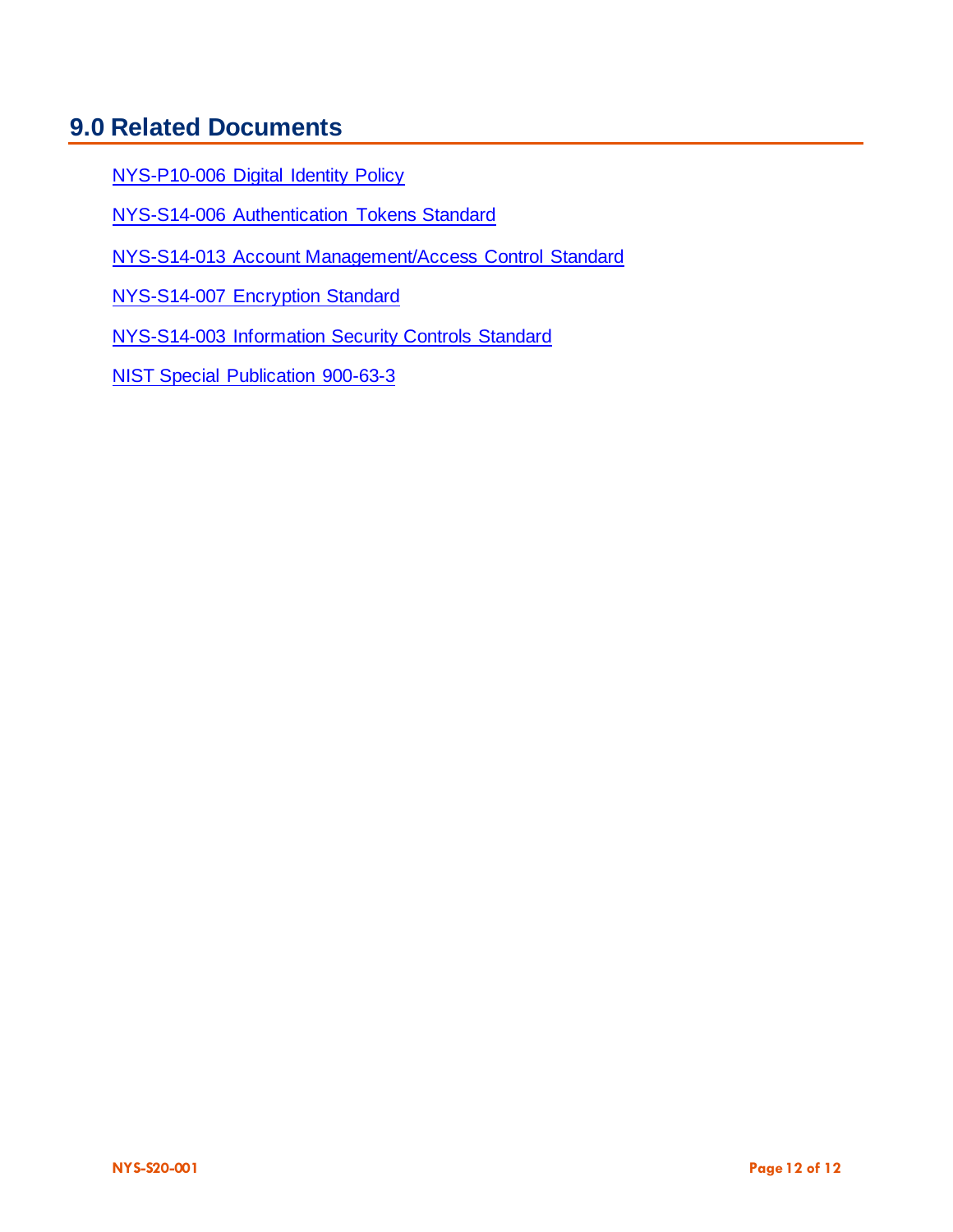| <b>Strengths of Identity Evidence</b> |                                                                                                                                                                                                                                                                                                                                                                                                                                                                                                                                                                                                                                                                                                                                                                                                                                                                                                                                                                                                                                                                                              |  |
|---------------------------------------|----------------------------------------------------------------------------------------------------------------------------------------------------------------------------------------------------------------------------------------------------------------------------------------------------------------------------------------------------------------------------------------------------------------------------------------------------------------------------------------------------------------------------------------------------------------------------------------------------------------------------------------------------------------------------------------------------------------------------------------------------------------------------------------------------------------------------------------------------------------------------------------------------------------------------------------------------------------------------------------------------------------------------------------------------------------------------------------------|--|
| <b>Strength</b>                       | <b>Qualities of Identity Evidence</b>                                                                                                                                                                                                                                                                                                                                                                                                                                                                                                                                                                                                                                                                                                                                                                                                                                                                                                                                                                                                                                                        |  |
| Unacceptable                          | No acceptable identity evidence provided.                                                                                                                                                                                                                                                                                                                                                                                                                                                                                                                                                                                                                                                                                                                                                                                                                                                                                                                                                                                                                                                    |  |
| Weak                                  | The issuing source of the evidence did not perform identity proofing.<br>$\bullet$<br>The issuing process for the evidence means that it can reasonably be<br>$\bullet$<br>assumed to have been delivered into the possession of the applicant.<br>The evidence contains:<br>at least one reference number that uniquely identifies itself or<br>$\circ$<br>the individual to whom it relates, OR<br>a photograph or biometric template (of any type) of the<br>$\circ$<br>individual.<br>Where the evidence includes digital information, that information is<br>protected using approved cryptographic or proprietary methods, or<br>both. These methods ensure the integrity of the information and helps<br>confirm the authenticity of the issuing source.                                                                                                                                                                                                                                                                                                                              |  |
| Fair                                  | The issuing source of the evidence confirmed the identity of an<br>$\bullet$<br>individual through an identity-proofing process.<br>The issuing process for the evidence means that it can be assumed to<br>$\bullet$<br>have been delivered to the correct individual.<br>The evidence:<br>contains at least one reference number that uniquely identifies<br>$\circ$<br>the person to whom it relates, OR<br>contains a photograph or biometric template (any modality) of<br>$\circ$<br>the person to whom it relates, OR<br>can have ownership confirmed through Knowledge-Based<br>$\circ$<br>Verification (KBV).<br>Where the evidence includes digital information, that information is<br>$\bullet$<br>protected using approved cryptographic or proprietary methods.<br>These methods ensure the integrity of the information and helps<br>confirm the authenticity of the claimed issuing source to be confirmed.<br>Where the evidence includes physical security features, it requires<br>proprietary knowledge to be able to reproduce it.<br>The issued evidence is unexpired. |  |
| Strong                                | The issuing source of the evidence confirmed the claimed identity<br>$\bullet$<br>through written procedures. Those procedures support a reasonable<br>belief that the issuing source knows the real-life identity of the<br>individual. Such procedures are subject to recurring oversight by<br>regulatory or publicly accountable institutions.<br>The issuing process for the evidence ensured that it was delivered into<br>٠<br>the possession of the subject to whom it relates.<br>The issued evidence contains at least one reference number that<br>uniquely identifies the person to whom it relates.<br>The full name on the issued evidence must be the name that the<br>individual was officially known by at the time of granting approval.<br>Aliases, pseudonyms, or initials are not permitted.                                                                                                                                                                                                                                                                            |  |